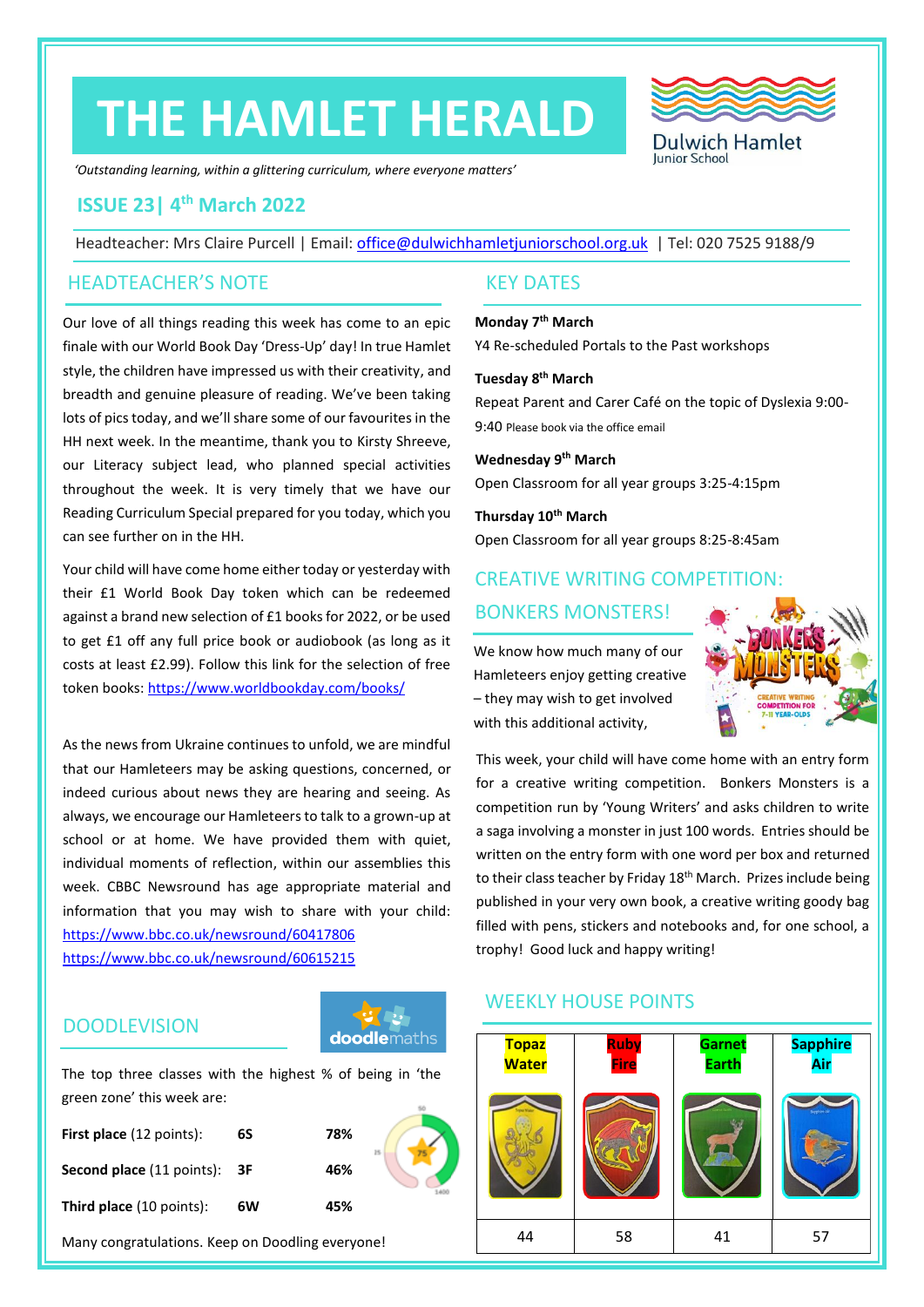### IT'S ALL CRICKET…!

We have a flourishing Dad's Cricket XI who play at least 4 fixtures a season against other local primary schools - Heber, Goodrich, Ivydale and St John's & St Clement's. We have weekly nets sessions during the summer term and an end of season social. It is suitable for most levels of experience and nets sessions are open to all. If you are interested in joining the mailing list please email: [tsalomonson1.210@lgflmail.org](mailto:tsalomonson1.210@lgflmail.org)

### TTRS BATTLE OF THE BANDS!



As some of you may be aware, this week there was a Times Tables Rockstars Battle of the Bands. This is a chance for children to play against their year group classes to win coins for the score board, whilst practising multiplication and division skills.

There will be another Battle of the Bands starting today at 4:30pm and this will finish at 8:30am on Friday 11th March. Just a reminder that the idea is that all children go on it for around 10-20 minutes per day to help their classes. **We can see that some children are going on the website for** *much* **longer! While we commend their competitive spirit and commitment (we also like the overlearning of X tables too!), we are very mindful of screen time, and would much prefer a little and often approach.**



### OPEN CLASSROOM

We are looking forward to welcoming all parents and carers to our two Open Classroom sessions next week.

We provide two opportunities for you: an after-school and a before school slot. This is an opportunity for you and your child to engage in a reflective conversation about their learning. We know that the children will really enjoy presenting and sharing their work with you, celebrating specific highlights, as well as explaining processes and their learning journeys to date. Do have a good look through your children's books; they have been working incredibly hard. Try to spend some time looking at the work on the walls too, both within the classrooms and shared spaces such as the halls and library. Your child may have some work on display that they can sign-post you to.

**Please arrive at the beginning of the session to maximise your time with your child.** We have extended the timings to 4:15pm on the Wednesday, with a slightly earlier start of 8:25am on the Thursday morning. We are mindful that many of you have two or even three classrooms to visit! Teachers will be moving in to planning and other meetings from 4:15pm on the Wednesday, and obviously we will need to start formal registration at 8:45am on the Thursday morning. As such, we will need to be strict regarding the finish times for these sessions.

As per our Parental Engagement Cycle which we shared last week (you can also view this via the 'Parents' tab on the website), we will hold our second formal parents' meets of the year for Y6 towards the end of this half-term, and for Y3/4/5 in summer 1. This will be your opportunity to meet 1:1 with your child's class teacher and discuss progress and achievements to date.

### DANGEROUS PARKING

We have received several communications during the past week or so detailing dangerous parking from Hamlet families at the bottom of Court Lane and Calton Avenue. It has been described that there are cars parked in the middle of the road, blocking access through the planters for people travelling by bike. Some dangerous u-turn/reversing manoeuvres have also been observed. In addition, it has been brought to our attention that waiting cars are often idling, increasing pollution for everyone walking past.

Can we please ask our families who need to use cars for drop-off/pick-up to be considerate and have an awareness of their parking decisions. The leaflet  $'$ Idling – Mums for [Lungs'](https://www.mumsforlungs.org/our-campaigns/idling) may also be of interest.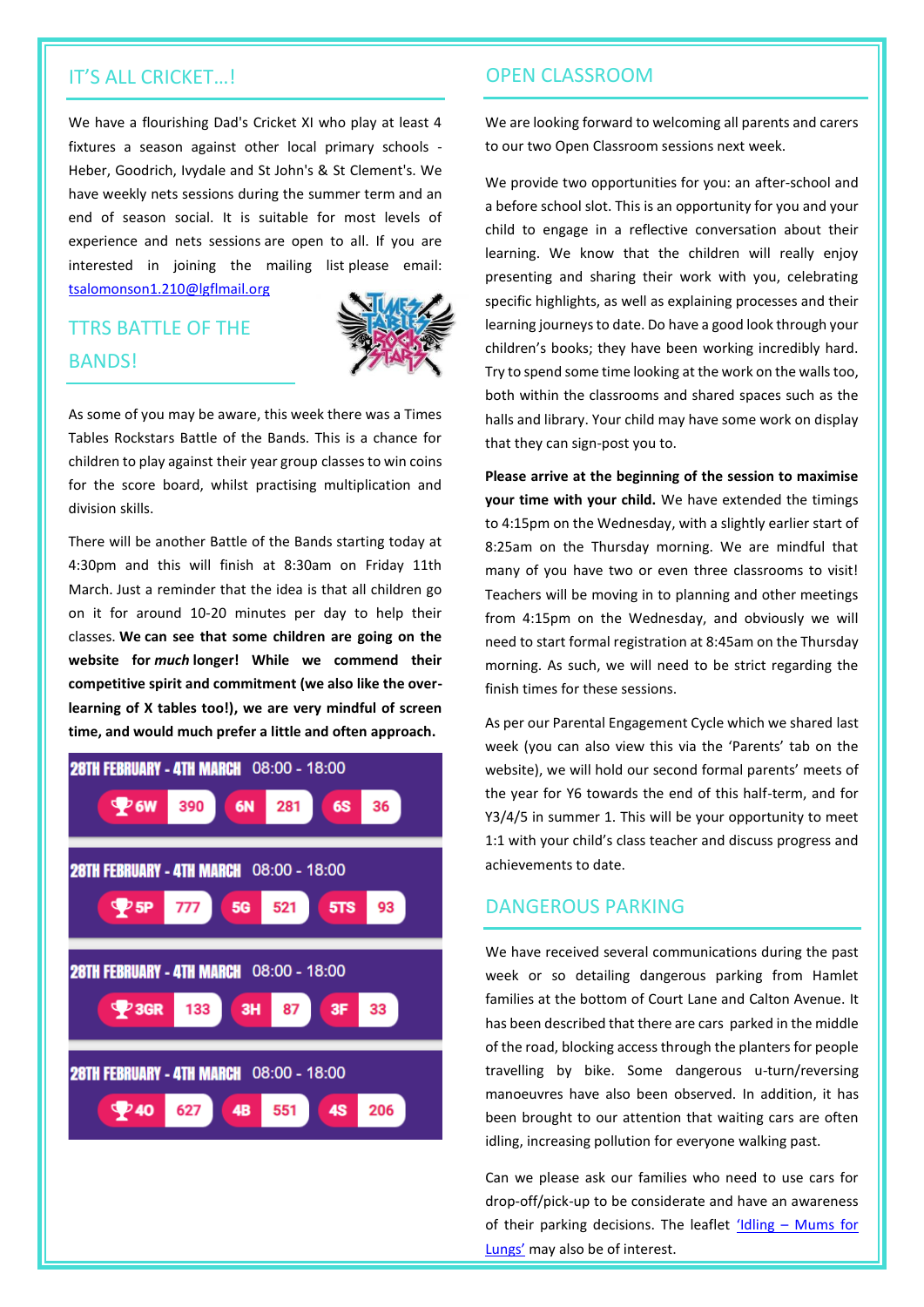## **DULWICH HAMLET PTA** proudly presents



# SAVE THE DATE **FRIDAY 25TH MARCH LIVE HOST AND ITALIAN FOOD PROVIDED BY AMBRA'S KITCHEN** TICKETS COMING SOON!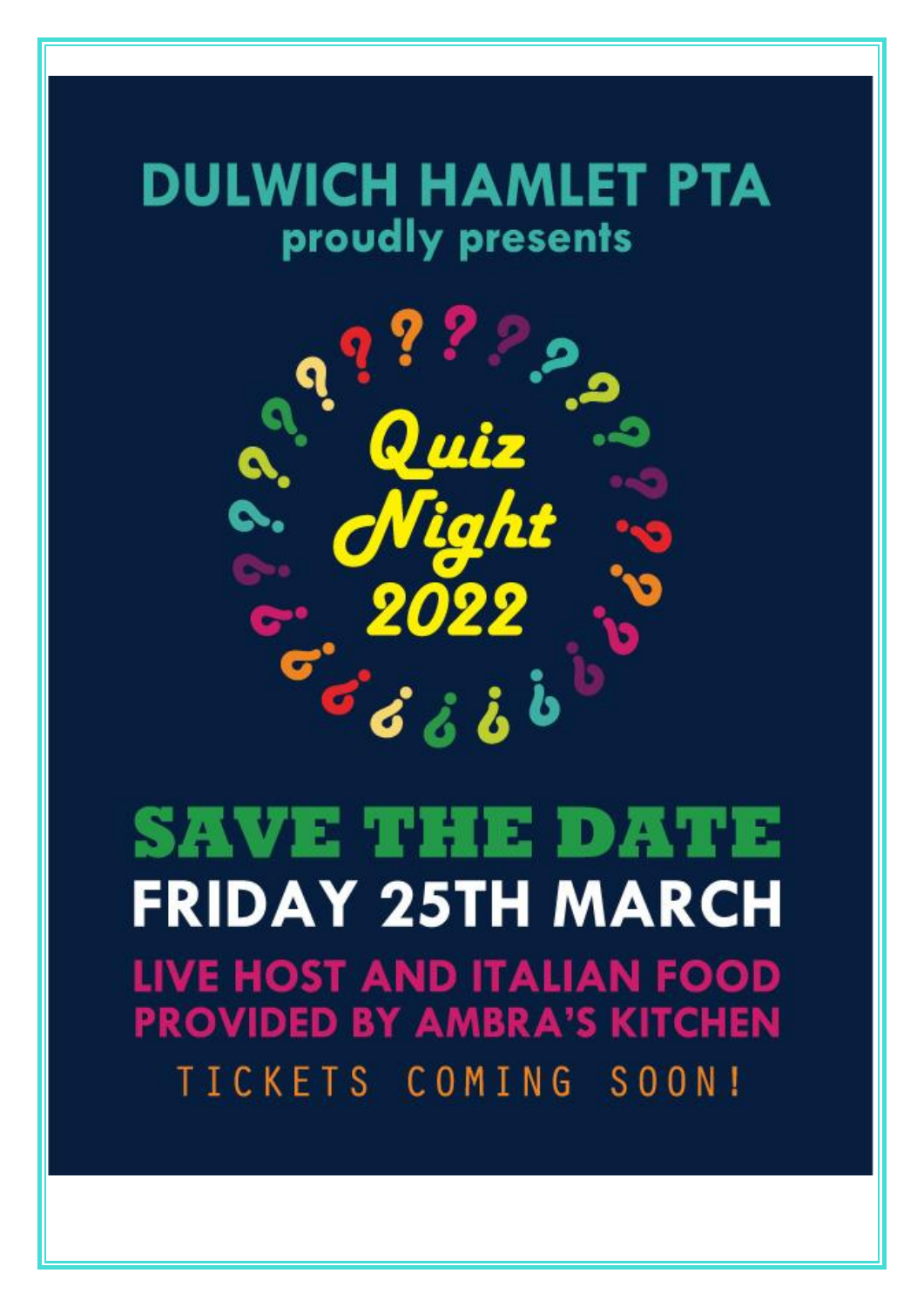**CURRICULUM SPECIAL: READING** 

## **Dulwich Hamlet loves reading!**

### Why we teach reading at DHJS

At Dulwich Hamlet, we believe that the teaching of reading is integral to a child's understanding and appreciation of the world around them; a gateway to access the entire primary curriculum; a platform that allows our children to see beyond what they already know, share in cultural experiences and develop the vocabulary they need to effectively express themselves

Reading sits at the heart of our curriculum. It is our intention for all children to become enthusiastic, motivated and, more importantly, life long readers who leave Year 6 well prepared for the reading challenges they will face at secondary school. We are committed to promoting a love for reading for every child and provide children with opportunities

to read in all subjects across the curriculum.

Reading genuinely encompasses everything we do - so much so that it was almost impossible to fit this onto two pages!

Reading takes you to a magical place!"

"Reading takes you to new worlds."

"Our RICE lessons help us go deeper into the text than we would do if we were reading to ourselves."

**Children from Year 5** 

Our RICE lessons help us to understand the meaning of new words" 'Reading in our Geography lessons has helped us to learn new facts about other people's culture"

"When you read, you can zone out and go to a new world"

"We love reading to ourselves as we can read the books we want to"

**Children from Year 6** 

### How we teach reading at DHJS

Reading skills are taught every day at Dulwich Hamlet and are integrated throughout the curriculum. This is done in two ways:

We use RICE strategies to teach reading comprehension. The RICE acronyms stand for...

Retrieval: finding information in the text

- Interpret: Inference skills with an emphasis on
- justifying their views using evidence from the text
- **Choice:** Author's choice of words and layout and the impact these have on the reader
- Explain: Discussing vocabulary in context and discussing the understanding of whole texts.